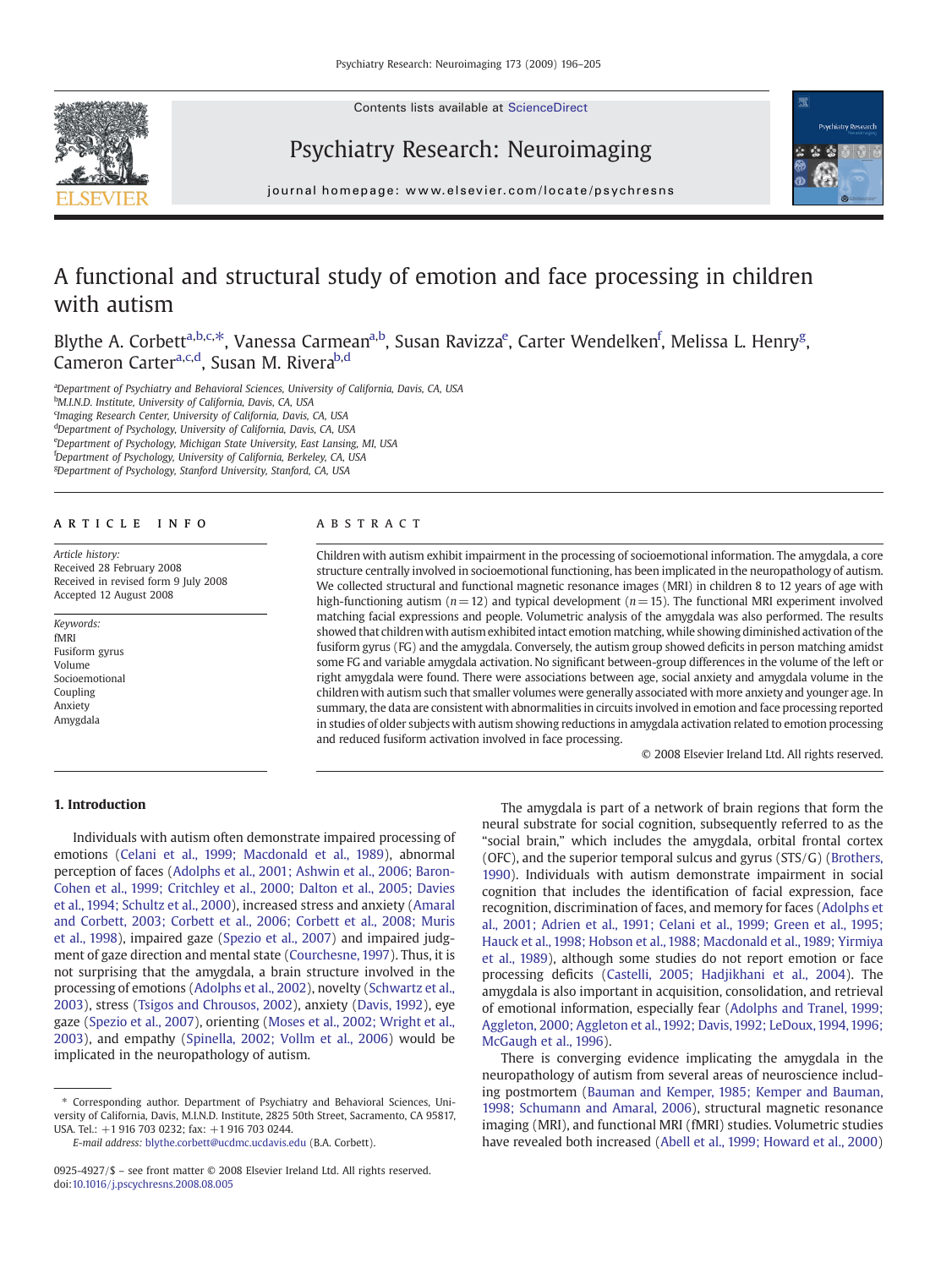and decreased [\(Aylward et al., 1999; Pierce and Courchesne, 2000](#page-8-0)) amygdala volume in subjects with autism. A study of very young children with autism spectrum disorder (ASD), which includes autistic disorder, Asperger syndrome, and pervasive developmental disorder-not otherwise specified (PDD-NOS), showing bilateral amygdalar enlargement found an association between the amygdala and the core symptoms early in development [\(Sparks et al., 2002](#page-9-0)). Further, a longitudinal study reported that a larger right amygdala at 3 to 4 years of age was associated with poorer clinical outcome ([Munson](#page-8-0) [et al., 2006\)](#page-8-0). Schumann reported amygdalar enlargement in 8-to-12 year-old children with ASD compared with typically developing peers [\(Schumann et al., 2004](#page-9-0)). Recently, positive correlations have been reported between amygdala volume and level of anxiety ([Juranek](#page-8-0) [et al., 2006](#page-8-0)) and social impairment [\(Nacewicz et al., 2006\)](#page-8-0) in ASD. Similar volumetric differences have also been observed in the unaffected siblings of children with autism ([Dalton et al., 2007\)](#page-8-0). These data suggest that discrepancies between increased or decreased amygdala volume might be related to the age, level of clinical impairment, and extent of underlying anxiety or stress in the particular sample of subjects studied.

Functional imaging studies have also reported differences in amygdala activity between those with autism and control participants (e.g., [Critchley et al., 2000](#page-8-0)). A recent fMRI study of adult males with ASD reported that activity was abnormal within the "social brain" network, with less activation of the amygdala and the OFC, and increased activity and greater reliance on the superior temporal cortex and anterior cingulate cortex (ACC) during a social perception task [\(Ashwin et al., 2007](#page-8-0)). Similarly, individuals with ASD showed significantly less amygdala activation than control subjects during a judgment task ([Baron-Cohen et al., 1999\)](#page-8-0). In an emotion matching and labeling task, children with ASD recruited different neural networks and utilized different strategies during the automatic processing of socioemotional information despite relatively unimpaired cognitive assessment of basic emotions [\(Wang et al., 2004](#page-9-0)). The familiarity of the stimulus also appears to be an important consideration in activation of the amygdala in adults with autism ([Pierce et al., 2004](#page-8-0)). Additionally, activation in the amygdala and the fusiform gyrus have been shown to be positively associated with the time spent fixating on another's eyes in children with autism ([Dalton et al., 2005](#page-8-0)) and their unaffected siblings ([Dalton et al., 2007](#page-8-0)).

These data suggest that when typical subjects are carrying out tasks that require social evaluation, the amygdala is activated; however, this activation is decreased in individuals with autism. Such findings lend support for the "amygdala theory of autism" proposing that early dysfunction of the amygdala may be responsible, in part, for impairment in socioemotional functioning in autism [\(Baron-Cohen](#page-8-0) [et al., 2000; Castelli, 2005](#page-8-0)).

In addition to processing emotion elicited by faces, face processing itself is often impaired in autism (e.g., [Critchley et al., 2000; Pierce](#page-8-0) [et al., 2001; Piggot et al., 2004; Schultz et al., 2000; Wang et al., 2004](#page-8-0)) with some exceptions [\(Hadjikhani et al., 2004](#page-8-0)). Face perception is mediated by a distributed cortical network that includes the FG, an extrastriate visual cortical region located in the inferior temporal lobe identified as being selective both for faces [\(Allison et al., 1994; Haxby](#page-8-0) [et al., 1994; Kanwisher et al., 1997; Kanwisher et al., 1999; McCarthy et](#page-8-0) [al., 1997; Sergent et al., 1992\)](#page-8-0) and for a variety of non-face object classes in which one makes a subordinate level judgment and has

Table 1 Demographics. obtained a level of perceptual expertise [\(Gauthier et al., 2000;](#page-8-0) [Kanwisher et al., 1997; Kanwisher et al., 1999](#page-8-0)).

The aforementioned studies provide the rationale for evaluating the role of the amygdala and fusiform regions in autism using functional and structural MRI. However, many of the studies investigated a heterogeneous sample of individuals across a broad autism spectrum and age span. For the present fMRI study, a homogeneous sample of children with autism and a narrow age range were employed. Due to the mixed results in previous studies of emotion perception [\(Baron-Cohen et al., 1999; Castelli, 2005; Hobson,](#page-8-0) [1986; Hobson et al., 1988; Howard et al., 2000](#page-8-0)), and the rather simple nature of the matching task, it was hypothesized that children with autism would show a comparable performance to the children with typical development. However, as in [Schultz et al. \(2000\),](#page-9-0) we hypothesized that children with autism would demonstrate more difficulty with face perception. We predicted that the amygdala would show decreased activation to explicit emotion processing. We expected reduced fusiform activation to facial stimuli in autism. In regards to the volume of the amygdala, we predicted that children with autism would show bilateral amygdala enlargement, which would further be correlated with age, anxiety and social functioning.

#### 2. Methods

# 2.1. Experiment 1: fMRI investigation

#### 2.1.1. Participants

Two groups of children, 8-to-12 years of age, participated in this study: 12 with high-functioning autism and 15 with typical development. The demographic information for the groups is presented in Table 1. Despite the subjects being of average intelligence, independent samples t-tests revealed a significant IQ difference between the groups, based on the Wechsler Abbreviated Intelligence Scale [\(Wechsler, 1999](#page-9-0)),  $t(25)=4.89$ ,  $P<0.001$ .

Inclusion criteria for all participants consisted of having an  $IQ>80$ , and an absence of fragile X or other serious neurological, psychiatric, or medical conditions. The majority of the diagnostic participants were recruited from the University of California, Davis M.I.N.D. (Medical Investigation of Neurodevelopmental Disorders) Institute Subject Tracking System (STS) and already had a confirmed diagnosis from the Autism Diagnostic Observation Schedule (ADOS) [\(Lord et al., 1999](#page-8-0)) and the Autism Diagnostic Interview-Revised [\(Lord et al., 1994\)](#page-8-0). For children who were not already evaluated  $(N=3)$ , the following diagnostic procedures were conducted. A strict diagnosis of autistic disorder was based on DSM-IV criteria ([American Psychiatric Associa](#page-8-0)[tion, 1994\)](#page-8-0) and established by all of the following: 1) a previous diagnosis of autism by either a psychologist, psychiatrist or behavioral pediatrician with autism expertise, 2) an extensive clinical interview, and 3) confirmation of current autism symptoms by the ADOS Module 3 [\(Lord et al., 1999\)](#page-8-0). To obtain a more homogeneous sample, only children with autistic disorder were enrolled.

Some research participants responded to announcements placed in various schools, recreational facilities and websites. The University of California, Davis Institutional Review Board (IRB) approved the study. Prior to inclusion, the child's parent completed written informed consent and the child assented to participate in the study.

GROUP N Age Gender IQ SCQ MASC-T MASC-SA Autism 12 9.01 (1.60) 12 Male 0 Female 90.71 (13.82) 22.43 (5.92) 42.57 (17.50) 9.36 (5.95) Typical 15 9.17 (1.44 ) 13 Male 2 Female 115.73 (15.76) 3.08 (3.62) 37.73 (10.34) 9.20 (4.42) 27  $t=-0.34$   $\chi^2=-0.53$   $t=4.89$ <sup>\*\*</sup>  $t=-10.15$ <sup>\*</sup>  $t=-1.07$   $t=-0.08$ 

Note: \*P<0.05, \*\*P<0.01. IQ = Intelligence Quotient based on the WASI ([Wechsler, 1999](#page-9-0)), broad average range from 85 to 115; SCQ = Social Communication Questionnaire [\(Rutter](#page-9-0) [et al., 2003\)](#page-9-0), scores > 15 are suggestive of autism; MASC = Multidimensional Anxiety Scale for Children (MASC; [March et al., 1997](#page-8-0)), MASC-T = Total score; MASC-SA = Social Anxiety score.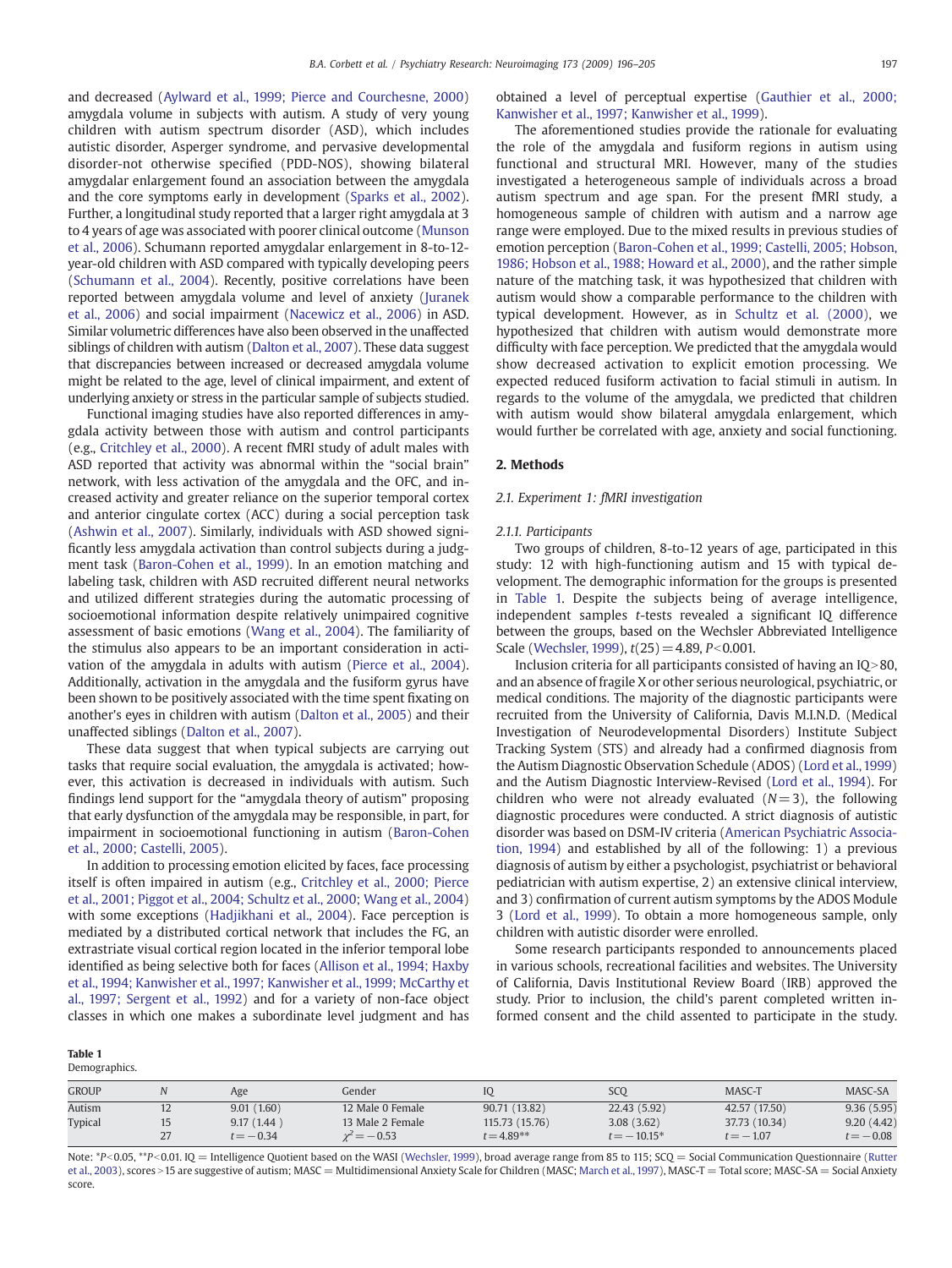<span id="page-2-0"></span>198 B.A. Corbett et al. / Psychiatry Research: Neuroimaging 173 (2009) 196–205



Fig. 1. Emotion Person Matching Task. Subjects were required to indicate whether the two images were the same feeling, same thing (control), same person or same type of thing. Sec = seconds, ISI = inter-stimulus interval.  $\dagger$  = The "Same Thing" control condition follows each of the experimental conditions, "Same Feeling," "Same Person," and "Same Type of Thing." The entire series is run twice with a 30-second rest between each series.

Participants received minimal financial compensation and a summary of assessment results from standardized measures.

## 2.1.2. Behavioral procedures

Diagnostic, neuropsychological measures and questionnaires were completed during the course of one visit. The behavioral protocol used in the scanner consisted of a block design with alternating paired stimuli across two categories; facial expression and facial identity (based in part on [Schultz et al., 2000](#page-9-0)). The stimuli consisted of black and white photographs ([Tottenham et al., 2002\)](#page-9-0) of actors displaying basic emotions (happy, sad, angry, afraid, neutral). Pictures were cropped to remove the outline of hair so matching was predominantly dependent on facial features. We were interested in determining whether we would see expected patterns of brain activation while the children were making same/different emotion judgments and same/different person judgments. Object stimuli ("Same type of thing?") were also presented, but the data did not contribute to the focus of the study and therefore were not included. The forced-choice matching of facial expressions (Emotion) was designed to measure emotion recognition. The participant saw a pair of faces and was required to indicate with a button press whether the two faces displayed the same emotion or not. Half of the trials were matching emotions and half were non-matching emotions. The forced-choice matching of faces (Person) was designed to measure facial identification. The stimuli consisted of two photographs of actors' faces displaying neutral expressions and displaying either the same person (a match) or slightly dissimilar persons (no match). After each block of experimental trials (Emotion, Person, Object), a corresponding block of Control trials (Thing) was displayed consisting of the same images distorted to look like abstract geometric patterns. Prior to the presentation of stimuli, prompts of "Same Feeling?" or "Same Person?" or "Same Thing?" were shown to identify the task to be performed in the next block. Behavioral responses were recorded using a fiberoptic response pad with two choices  $(1 = "Yes",$  $2 =$  "No"). A series consisted of three experimental blocks and three corresponding control blocks with five trials within each block. The series was followed by a 30-second rest and repeated once. Each stimulus was presented for 4 s, with an interstimulus interval (ISI) of 2 s, and each block was followed by a 4-s rest period. The total scan duration was approximately 8 1/2 min (including 6 s at the beginning and end of the run). The contrasts for the matching task included: emotion versus control (Emotion  $>$  Control) and person versus control (Person  $>$ Control). See Fig. 1.

# 213 Instruments

The Autism Diagnostic Observation Schedule (ADOS) [\(Lord et al.,1999](#page-8-0)) is composed of semi-structured interactive activities conducted with a child to assess specific current behaviors indicative of autism. Module 3, designed for children and adolescents with fluent speech, was used.

The Wechsler Abbreviated Intelligence Scale (WASI) ([Wechsler,](#page-9-0) [1999](#page-9-0)) is a measure of general intelligence, which includes Vocabulary, Similarities, Block Design and Matrix Reasoning subtests administered to obtain an estimated IQ.

The Social Communication Questionnaire (SCQ) ([Rutter et al., 2003](#page-9-0)) was used as a screening tool to ensure the absence of symptoms of autism in the typically developing children.

The Multidimensional Anxiety Scale for Children (MASC) ([March](#page-8-0) [et al., 1997](#page-8-0)) was used as a parent and self-report measure of anxiety.

# 2.1.4. fMRI data acquisition

Functional and structural MRI images were collected during the same scan session. Scanning was performed at the University of California, Davis Imaging Research Center. Children were familiarized with the imaging environment by use of an MRI simulator and trained on the fMRI task immediately before scanning.

Images were acquired on a 1.5 T GE Signa scanner with Echospeed gradients and a standard GE whole head coil. A single-shot gradient recalled echo-echo planar imaging (GRE-EPI) sequence was used to acquire functional images (TR 2000 ms, TE 32 ms, flip angle 90 degrees, FOV 22 cm, 4 mm slice thickness, 1 mm slice gap,  $64 \times 64$  matrix, 27 slices, 1.00 NEX, and 62.5 KHz bandwidth and coronal orientation). We also acquired a high resolution T1-weighted spoiled grass gradient recalled (SPGR) 3D MRI sequence. The tasks were programmed using Presentation™ software [www.neurobs.com](http://www.neurobs.com). The Initiation of the scan and the task was synchronized using a TTL pulse delivered to the control software at the onset of the first scan. The images were back-projected onto a translucent screen placed near the end of the MRI gantry and viewed through a periscopic prism system attached on the head coil.

# 2.1.5. Preprocessing and statistical analysis

Image processing and data analysis were conducted using the general linear model (GLM) in Statistical Parametric Mapping software (SPM2, Wellcome Department of Imaging Neuroscience, London, UK). Brain slices were realigned to the first image to correct for movement across the session, and then normalized to a standard stereotaxic space (Montreal Neurological Institute (MNI) template). We excluded participants who moved more than 3 mm in any direction during a single volume acquisition, which resulted in 4 of the

| - |  |
|---|--|
|---|--|

| Emotion>Control Matching Task. |  |  |
|--------------------------------|--|--|
|--------------------------------|--|--|

| <b>VOI</b>    | Cluster Coordinate<br>$x, y, z$ (Talairach) | <b>Brodmann</b><br>areas | Cluster<br>size | <b>VOI</b><br>P value | <b>VOI</b><br>t value |
|---------------|---------------------------------------------|--------------------------|-----------------|-----------------------|-----------------------|
| Within group  |                                             |                          |                 |                       |                       |
| Typical group |                                             |                          |                 |                       |                       |
| Amygdala      | $-18, -9, -10$                              |                          | 15              | 0.01                  | 2.27                  |
| Fusiform $†$  | $-29. -35. -16$                             |                          | 58              | 0.01                  | $-3.35$               |
|               | $32 - 40 - 13$                              | 20.37                    | 73              | 0.0002                | $-3.35$               |
| Autism group  |                                             |                          |                 |                       |                       |
| Amygdala      | No suprathreshold<br>activation             |                          |                 |                       |                       |
| Fusiform      | No suprathreshold<br>activation             |                          |                 |                       |                       |

Notes: Cluster activation corrected  $P<0.05$ , which includes the number of voxels reported for each volume of interest (VOI).  $\dagger$  = deactivation.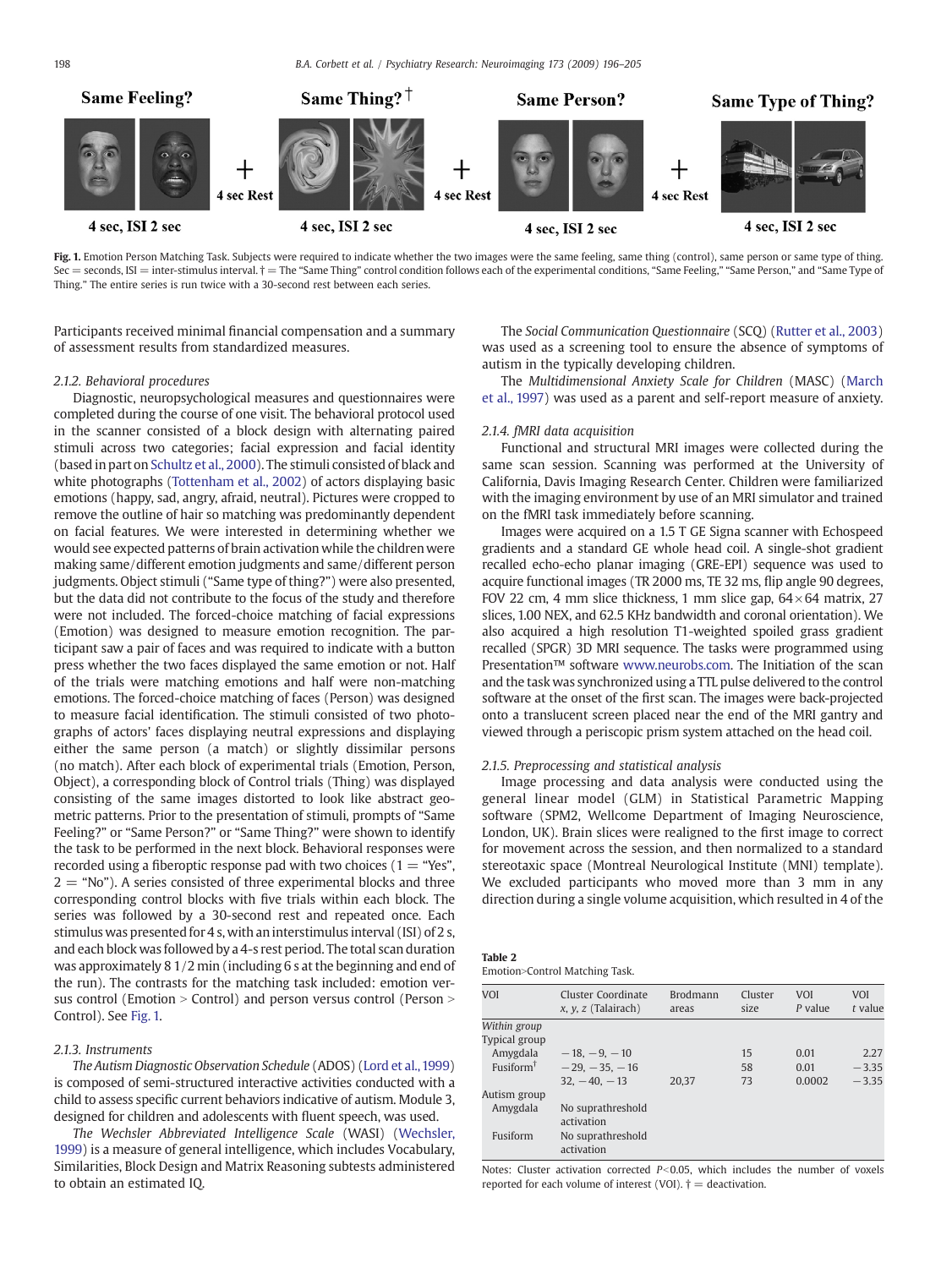<span id="page-3-0"></span>Table 3

Table 4

Within- and between-group whole brain analysis.

Person > Control matching task.

| VOI              | Cluster coordinate<br>$x, y, z$ (Talairach) | <b>Brodmann</b><br>areas | Cluster<br>size | <b>VOI</b><br>$P$ value | <b>VOI</b><br>t value |
|------------------|---------------------------------------------|--------------------------|-----------------|-------------------------|-----------------------|
| Within group     |                                             |                          |                 |                         |                       |
| Typical group    |                                             |                          |                 |                         |                       |
| Amygdala         | $-22. -5. -10$                              |                          | 36              | 0.003                   | 3.24                  |
|                  | $20. -6. -12$                               |                          | 85              | 0.001                   | 3.82                  |
| Fusiform         | $-36, -50, -16$                             | 37                       | 53              | 0.001                   | 3.21                  |
|                  | $42. -53. -16$                              | 37                       | 99              | 0.001                   | 3.72                  |
| Autism group     |                                             |                          |                 |                         |                       |
| Amygdala         | No Suprathreshold<br>Activation             |                          |                 |                         |                       |
| Fusiform         | $40. -49. -19$                              | 37                       | 129             | 0.004                   | 2.62                  |
| Between group    |                                             |                          |                 |                         |                       |
| Typical > Autism |                                             |                          |                 |                         |                       |
| Amygdala         | $-22, -8, -10$                              |                          | 103             | 0.046                   | 2.73                  |
| Fusiform gyrus   | $30. -32. -14$                              | 36.37                    | 13              | 0.03                    | 1.91                  |

Notes: Cluster activation corrected  $P<0.05$ , which includes the number of voxels reported for each volume of interest (VOI).

original 16 children with autism (one female) and 2 of the original 17 typically developing children being dropped from the study and subsequently not included in the current analyses. Further, we performed univariate analysis of variance (ANOVA) of scan-to-scan movement for all the subjects to ensure there were no significant differences in motion across the groups,  $F(1,27) = 2.71$ ,  $P = > 0.1$ . Functional data were then smoothed with a 4-mm Gaussian kernel.

Each task condition was modeled and convolved with the canonical hemodynamic response function (HRF) in SPM. A first level, single subject analysis using random-effects, voxel-wise t statistics for each contrast using the GLM was performed on the functional data. Since our hypotheses were restricted to the amygdala and the fusiform, analyses were limited to these regions. Masks were established for the amygdala and fusiform based on anatomical features and using coordinates from previous investigations in autism ([Ashwin et al.,](#page-8-0) [2007; Maldjian et al., 2003\)](#page-8-0). The resulting volume of interest (VOI) was extracted while controlling for multiple comparisons using a random field approach, thresholded at  $t > 2.5$ ,  $P < 0.05$  corrected ([Brett](#page-8-0) [et al., 2003; Worsley et al., 1996](#page-8-0)). The amygdala was defined by published coordinates in autism: L x, y,  $z=-21, -3, -16$ ; R x, y,  $z=$  $-19$ ,  $-5$ ,  $-14$ , and the radius was 8 mm ([Ashwin et al., 2007\)](#page-8-0); while the fusiform was established by a published atlas-based mask [\(Maldjian et al., 2003\)](#page-8-0). We report activation in the selected brain regions which were converted to and confirmed using Talairach coordinates (see [Tables 2 and 3](#page-2-0)) ([Talairach and Tournoux, 1988](#page-9-0)).

Although the scope of the investigation was restricted to the amygdala and fusiform, within-group whole brain analysis was conducted

| (see Table 4, $P < 0.001$ uncorrected). Further, a between-group, explora- |
|----------------------------------------------------------------------------|
| tory voxel-wise random effects whole brain analysis was conducted to       |
| provide an overall estimation of brain activity. Nontask-related regions   |
| were excluded by imposing a combined mask of significant regions of        |
| activity from the Typical and Autism group (Yoon et al., 2008). Thres-     |
| holding of statistical maps followed the procedure for determining         |
| voxel-level significance using the false discovery rate (FDR) (e.g.,       |
| Benjamini and Hochberg, 1995; Genovese et al., 2002). Activations          |
| surviving FDR at $P < 0.05$ are presented in Table 4.                      |

#### 3. Results

# 3.1. Behavioral data

We conducted separate 2 (Condition: Emotion vs. Control and Person vs. Control)  $\times$  2 (Group: Autism vs. Typical) repeated measures ANOVAs for accuracy and response time (RT) data for the emotion and person matching task. The results revealed a difference in Accuracy between Emotion vs. Control condition (Thing)  $F(1,27)=10.57$ ,  $P=0.003$ , indicating that facial expressions were more difficult to match than the abstract figures. Similarly, performance was worse for Person vs. Control Accuracy  $F(1,27)=12.27$ ,  $P=0.002$ . However, there was also a significant Group difference,  $F(1,27)=17.93$ ,  $P=0.001$ , and a significant Person×Group interaction,  $F(1,27) = 7.65$ ,  $P = 0.01$ , indicating that children with autism had notable difficulty matching the facial stimuli. In regards to RT, there were significant differences in Emotion RT,  $F(1,27)=4.44$ ,  $P=0.044$ , and Person RT,  $F(1,27)=47.06$ ,  $P=0.001$ , compared to the Control condition such that the experimental conditions resulted in longer reaction times.

# 3.2. Functional MRI data

The results for within- and between-group VOIs are presented in [Tables 2 and 3.](#page-2-0) Whole brain activation analyses with FDR correction are presented in Table 4.

# 3.2.1. Emotion  $>$  Control

3.2.1.1. Within-group analyses: VOI. In the typical group, significant left amygdala activity was observed in the Emotion>Control contrast. In this contrast, the fusiform gyrus was significantly deactivated bilaterally. The autism group showed no suprathreshold activations for the amygdala or fusiform [\(Fig. 2\)](#page-4-0).

3.2.1.2. Between-group comparison: VOI. There were no significant positive differences in activation between the groups that survived correction.

|                   | Typical*                                                                                   |                                                                                                        | Autism*                                     |                                                 | Typical > Autism |                | Autism > Typical |                                                                        |                                                                                                       |                                                    |
|-------------------|--------------------------------------------------------------------------------------------|--------------------------------------------------------------------------------------------------------|---------------------------------------------|-------------------------------------------------|------------------|----------------|------------------|------------------------------------------------------------------------|-------------------------------------------------------------------------------------------------------|----------------------------------------------------|
|                   | Region                                                                                     | xyz                                                                                                    | Region                                      | xyz                                             | Region           | xyz            | $P$ value        | Region                                                                 | xyz                                                                                                   | $P$ value                                          |
| Emotion > Control | <b>MFG</b><br>FG<br><b>PHG</b><br>$FG^{\dagger}$<br>Culmen <sup>†</sup><br>$MOG^{\dagger}$ | 49, 12, 33<br>$36, -49, -20$<br>$-18, -12, -6$<br>$-21, -36, -11$<br>$-18, -34, -14$<br>$-47, -60, -9$ | <b>MFG</b><br><b>MTG</b><br><b>STG</b>      | $-37. -1.52$<br>$-62, -32, 4$<br>$-57, -57, 11$ | FG               | $24, -38, -14$ | FDR < 0.05       | <b>SPL</b><br>PG, MFG<br>PG<br><b>SPL</b><br>BA 9. MFG<br><b>BA 40</b> | $-62, -30,2$<br>$-33, -12, 60$<br>$-61, -15, 31$<br>$-35, -64, 49$<br>$-50, 8, 38$<br>$-54, -52, -32$ | FDR < 0.01<br>0.01<br>0.01<br>0.02<br>0.02<br>0.02 |
| Person > Control  | FG<br>Amyg<br>FG<br>IOG                                                                    | $36, -56, 19$<br>$19, -8, -5$<br>$-30, -78, -20$<br>$23, -86, -20$                                     | <b>MFG</b><br><b>STG</b><br>$MOG^{\dagger}$ | 36, 43, 11<br>$-36, 8, 14$<br>$34, -86, -5$     |                  |                | FDR > 0.05       |                                                                        |                                                                                                       | FDR > 0.05                                         |

Note: \* Within-group results presented at P<0.001 uncorrected. MFG = Middle Frontal Gyrus, PHG = Parahippocampal Gyrus, STG = Superior Temporal Gyrus, FG = Fusiform Gyrus, MOG = Middle Occipital Gyrus, MTG = Middle Temporal Gyrus, IOG = Inferior Occipital Gyrus, BA = Brodmann Area, PG = Precentral Gyrus, SPL = Superior Parietal Lobe,  $SFG =$  Superior Frontal Gyrus, Medial FrG = Medial Frontal Gyrus, CG = Cingulate Gyrus,  $\dagger$  = deactivation, FDR = False Discovery Rate.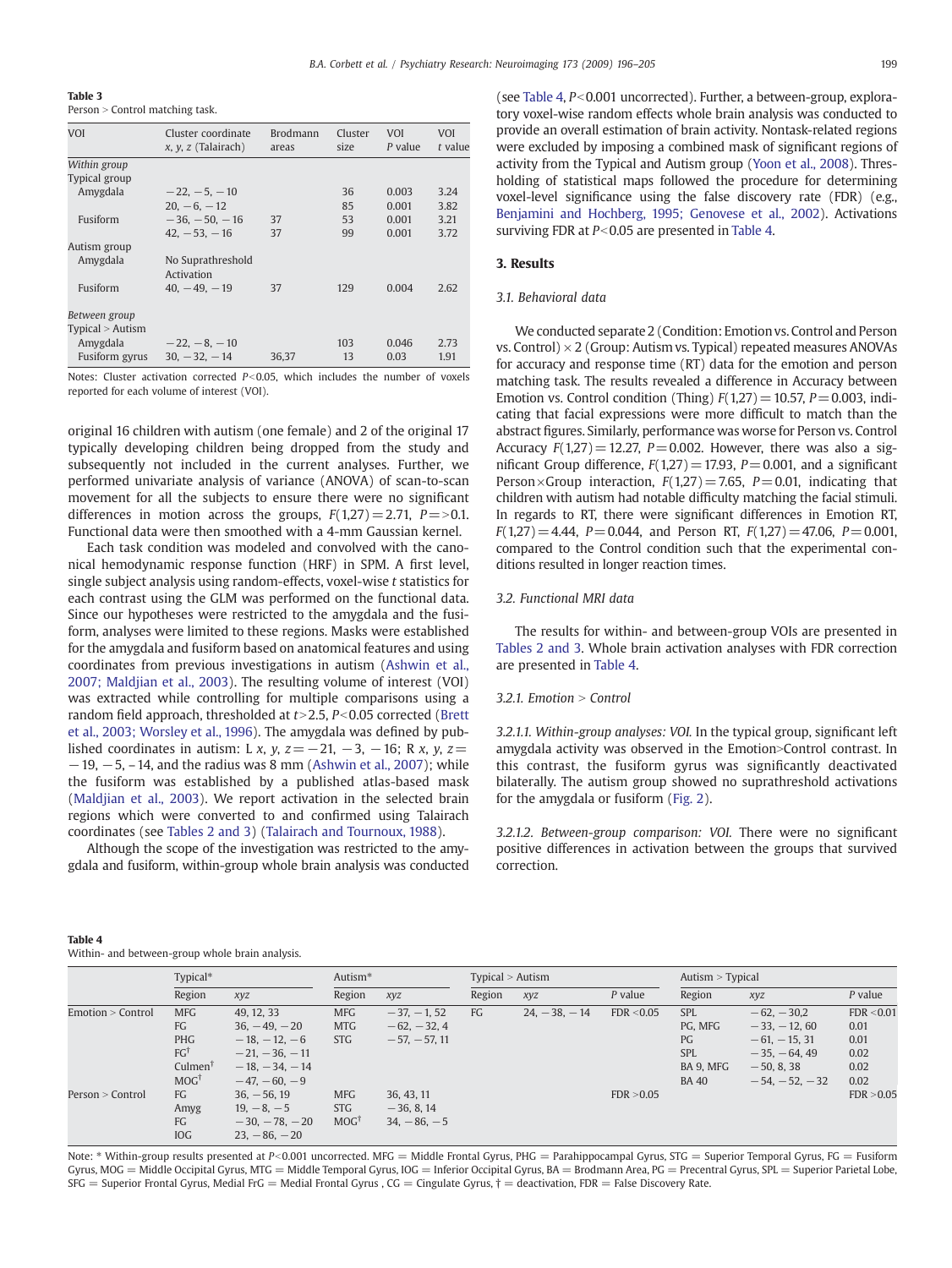<span id="page-4-0"></span>

Fig. 2. Emotion > Control and beta values: fusiform gyrus. A. The mask for the left and right fusiform is presented. B. The left and right fusiform is significantly deactivated in response to Emotion faces versus Control images in the typical group shown in coronal view. C. A lack of fusiform activation in the autism group. D. The left and right fusiform is significantly activated in response to Emotion faces versus Control images in the typical group shown in axial view. E. Individual beta values are plotted for the Typical and Autism subjects. The resulting areas of activation and data plotted are characterized in terms of their peak values.

# 3.2.2. Person  $>$  Control

3.2.2.1. Within-group analyses: VOI. For the typically developing children, the left and right amygdalae were activated as well as the left and right fusiform. The autism group showed no suprathreshold activation for the amygdala; however, activation in the right fusiform gyrus approached significance:  $P<0.08$ . (See [Table 3](#page-3-0).)

3.2.2.2. Between-group comparison: VOI. There was a significant difference between the groups for the right fusiform gyrus (see Fig. 3) and the left amygdala (see [Fig. 4\)](#page-5-0).

#### 3.2.3. Whole-brain analysis

The within-group and between-group whole brain analysis results are presented in [Table 4.](#page-3-0) The within-group results (uncorrected  $P<0.001$ ) show that some regions were activated in both groups, such as the middle frontal gyrus in Emotion  $>$  Control, although many differences were noted. Between-group whole brain analysis Typical  $>$  Autism for the  $Emotion > Control$  condition resulted in only the right fusiform gyrus surviving FDR correction ( $t=7.09$ ,  $P<0.05$ ). There were no activations that survived FDR correction in the Person  $>$  Control condition.

The between-group whole brain analysis Autism  $>$  Typical appears to be driven by the autism group recruiting other brain regions for emotion



Fig. 3. Person > Control contrast and beta values: fusiform gyrus. Between-group contrast for Person > Control and beta values: right fusiform. The right fusiform gyrus is significantly more activated in the Person match condition than the Control match condition in the Typical group compared to the Autism group. The resulting areas of activation and data plotted are characterized in terms of their peak and maximum values.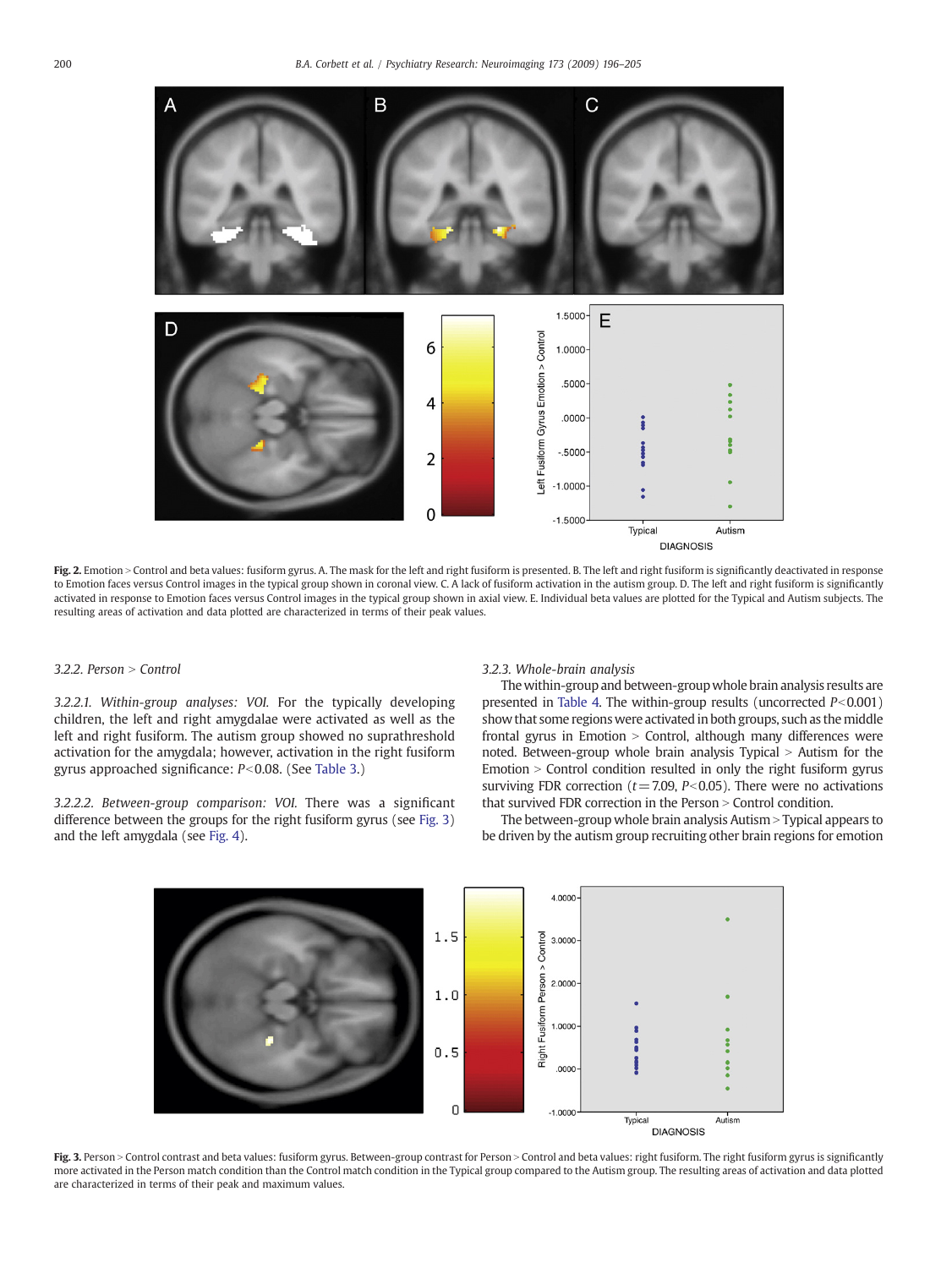<span id="page-5-0"></span>

Fig. 4. Person > Control contrast and beta values: amygdala. A. The mask for the left amygdala is presented. B. The between-group contrast shows that the left amygdala is more active in the typical group than in the autism group shown in axial view and C. coronal view. D. Individual beta values are plotted for the typical and autism subjects. Although Beta values were extracted for the autism group for comparison, there was no suprathreshold activity observed even at significantly reduced values.



Fig. 5. Volumetric tracing protocol example: amygdala. Volumetric tracing protocol. Sample slices are shown in the coronal (left) and sagittal (right) view.

processing, such as the superior temporal gyrus. Thus, the distinction does not appear to be due to excessive activation in the autism compared with the typical group, rather from differential recruitment in the processing of socioemotional information.

# 3.3. Experiment 2: volumetric analysis

# 3.3.1. Image analysis

Following completion of MRI acquisition, images were transferred to the M.I.N.D. Institute Computational Neuroimaging Laboratory for volumetric analysis of the amygdala. Each coronal SPGR series was imported into ANALYZE ([Robb et al., 1989\)](#page-9-0), an MRI analysis program, and converted to cubic voxel dimensions of 0.469 mm using a cubic spline interpolation algorithm. Images were then reoriented and aligned along a horizontal axis drawn from the rostral tip to the caudal extent of the hippocampus. The amygdala was manually segmented on each coronal image based on a detailed set of tracing guidelines to ensure reliability. The precise protocol is outlined in detail elsewhere ([Schumann et al.,](#page-9-0) [2004\)](#page-9-0). Two reliable tracers (>90% inter-rater reliability) were utilized and a random selection of scans were checked by the originator of the protocol (cms). See Fig. 5.

#### 3.3.2. Statistical analysis

To compare the amygdala volumes and total cerebral volume, independent sample t-tests were conducted. In order to explore withingroup effects of age, social impairment and social anxiety on amygdala and cerebral volumes, stepwise linear regression analyses were conducted in the autism group.

# 3.4. Right and left amygdala and total cerebral volume results

Mean volumetric results for the two groups are presented in Table 5. There were no significant differences for the total cerebral volume between the groups,  $F(1,27)=3.23$ ,  $P=0.09$ . As can be seen in [Fig. 6,](#page-6-0) there were no between-group differences for either the left,  $F(1,27)=$ 0.242,  $P = 0.627$ , or the right amygdala,  $F(1,27) = 0.016$ ,  $P = 0.901$ .

We performed stepwise linear regression to predict the effects of age, IQ, social anxiety and social impairment on the right and left amygdala and total cerebral volume in the autism group. Social impairment was measured by the ADOS [\(Lord et al., 1999](#page-8-0)) and social anxiety was based on the MASC [\(March et al., 1997](#page-8-0)). For the right amygdala,  $F(2,8) = 8.18$ ,  $P = 0.01$ ,  $R^2 = 0.67$ , social anxiety was first to enter the model and was negatively correlated,  $t=-3.09$ ,  $P=0.01$ ; whereas age was positively correlated,  $t = 2.67$ ,  $P = 0.03$ . In other words, smaller right amygdala volume was associated with more anxiety and younger age. Social impairment and IQ were not

| Table 5              |  |
|----------------------|--|
| Volumetric analysis. |  |

| Diagnosis      | Age    | Cerebral<br>volume mm <sup>3</sup> | Right<br>volume $mm3$ | Left<br>volume mm <sup>3</sup> |
|----------------|--------|------------------------------------|-----------------------|--------------------------------|
| <b>Typical</b> | 9.69   | 1.247.046.91                       | 1811.62               | 1811.43                        |
| $N = 15$       | (1.47) | (79, 912, 32)                      | (201.91)              | (222.43)                       |
| Autism         | 9.63   | 1.299.778.64                       | 1797.38               | 1759.18                        |
| $N = 12$       | (1.48) | (47, 146.11)                       | (356.30)              | (308.64)                       |
| Total          | 9.67   | 1,269,012.63                       | 1805.35               | 1788.44                        |
| $N = 27$       | (1.45) | (72,005.15)                        | (273.92)              | (259.22)                       |
|                |        |                                    |                       |                                |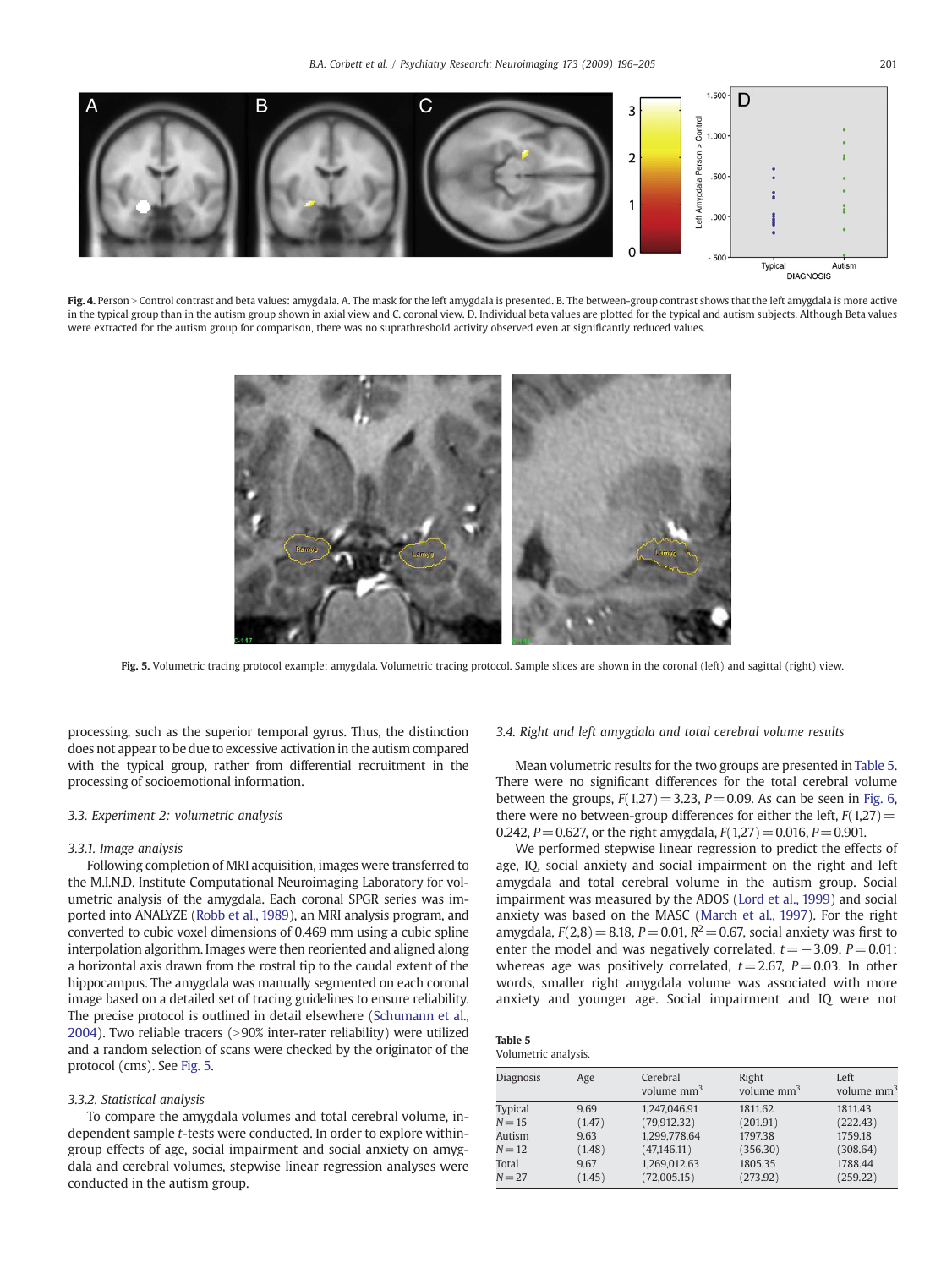<span id="page-6-0"></span>

Fig. 6. Left and right amygdala volume. Volumetric analysis of amygdala. The left and right amygdala volumes were not significantly different in the children with autism compared to the typically developing children.

associated with right amygdala volume  $(P>0.05)$ . For the left amygdala,  $F(1, 10) = 5.97$ ,  $P = 0.04$ ,  $R^2 = 0.40$ , there was a positive association with age,  $t=-2.29$ ,  $P=0.04$ , but no correlation with social anxiety, social impairment or IQ (all  $P>0.05$ ). For total cerebral volume there were no associations between overall brain volume and the independent variables (all  $P>0.05$ ).

# 4. Discussion

In order to more thoroughly understand the role of the amygdala and the fusiform gyrus in autism, we conducted a comprehensive investigation using functional and structural MRI in a group of wellcharacterized children with high-functioning autism compared with typically developing peers of the same age.

For the fMRI study, we hypothesized decreased amygdala activation in the autism group. Consistent with this hypothesis, the behavioral results showed that the children with autism accurately matched the emotions, but revealed limited engagement of the amygdala while performing the task. This was in contrast to the typical group, which demonstrated recruitment of the amygdala during both the emotion (bilateral amygdala) and person (left amygdala) matching conditions. Ostensibly, the children with autism utilize different brain regions such as frontal and parietal regions as suggested by the pattern of results seen in the whole brain analysis for the appraisal of affective stimuli. A recent fMRI study also showed that ASD children utilized different strategies and recruited atypical neural networks during automatic emotion processing amidst intact emotion identification [\(Wang et al., 2004\)](#page-9-0). The limited amygdala activation in the current investigation is consistent with previous fMRI studies in autism during the perception of fear faces [\(Ashwin et al., 2007](#page-8-0)), the implicit processing of emotions [\(Critchley](#page-8-0) [et al., 2000\)](#page-8-0) and emotion judgment ([Baron-Cohen et al., 1999\)](#page-8-0).

In regards to face processing (person matching condition), a different pattern emerged. The children with autism showed impairment in matching facial stimuli while showing some activation of the fusiform gyrus, albeit less than typical children. This supports the idea that the autism group were processing the face stimuli, but less efficiently and effectively than processing seen in the typical group, as shown in some previous reports [\(Critchley et al., 2000; Pierce et al., 2001; Schultz, 2005;](#page-8-0) [Schultz et al., 2000](#page-8-0)). The presence of some fusiform activation suggests that the children with autism are encoding the facial stimuli albeit to a limited degree. Therefore, to some extent, the ASD group is recruiting brain regions important in the interpretation of facial information. However, activation of the fusiform gyrus alone is not sufficient for the processing of faces since individuals with prosopagnosia, a severe inability to recognize faces, recruit the fusiform gyrus [\(Avidan et al.,](#page-8-0) [2005\)](#page-8-0) despite their behavioral deficits. Thus, the atypical activation of the fusiform gyrus and the amygdala provides support for a dysfunctional neural network or pathway related to deficits in socioemotional processing in autism, especially identifying faces.

It was recently reported that activation in the amygdala and the fusiform gyrus was positively associated with the time spent fixating on the eyes, which may explain the observed hypoactivation often reported in these brain structures in autism ([Dalton et al., 2005](#page-8-0)). Although we did not utilize an eye tracker in the current investigation to ascertain eye fixation or gaze duration, the adequate performance on the emotion matching task suggests that the children with autism were attending to the facial stimuli. The determination that subjects who look into the eyes activate the amygdala is provocative ([Dalton et](#page-8-0) [al., 2007, 2005](#page-8-0)) and the lack of eye tracking data could be seen as a weakness of the current study. It was recently shown that amygdala damage impairs eye-to-eye contact with an increase in gaze-to-mouth looking ([Spezio et al., 2007](#page-9-0)), a finding previously reported in autism (e.g., [Klin et al., 2002\)](#page-8-0). Thus, it seems likely that the present results, with reductions in amygdala and FG activation in the amygdala and the fusiform gyrus during emotion and face processing, reflect a true neural correlate of an inherent deficit in ASD children.

The finding of relatively intact emotion matching abilities is consistent with some studies ([Castelli, 2005\)](#page-8-0), but not others [\(Adolphs,](#page-7-0) [2001; Baron-Cohen et al., 1999; Hobson, 1986; Hobson et al., 1988;](#page-7-0) [Howard et al., 2000](#page-7-0)), which likely pertains to the complexity and diversity of the tasks across the studies ([Castelli, 2005](#page-8-0)). The accurate emotion matching, despite altered amygdala and fusiform gyrus function, suggests that children with autism can distinguish basic emotions, but they may not be assigning the appropriate emotional and social significance. The failure to provide emotional salience may reveal a lack of automatic emotional processing provided by the amygdala [\(Dolan and Vuilleumier, 2003\)](#page-8-0). A recent report showed a lack of affective priming for emotional faces in autism ([Kamio et al., 2006](#page-8-0)). A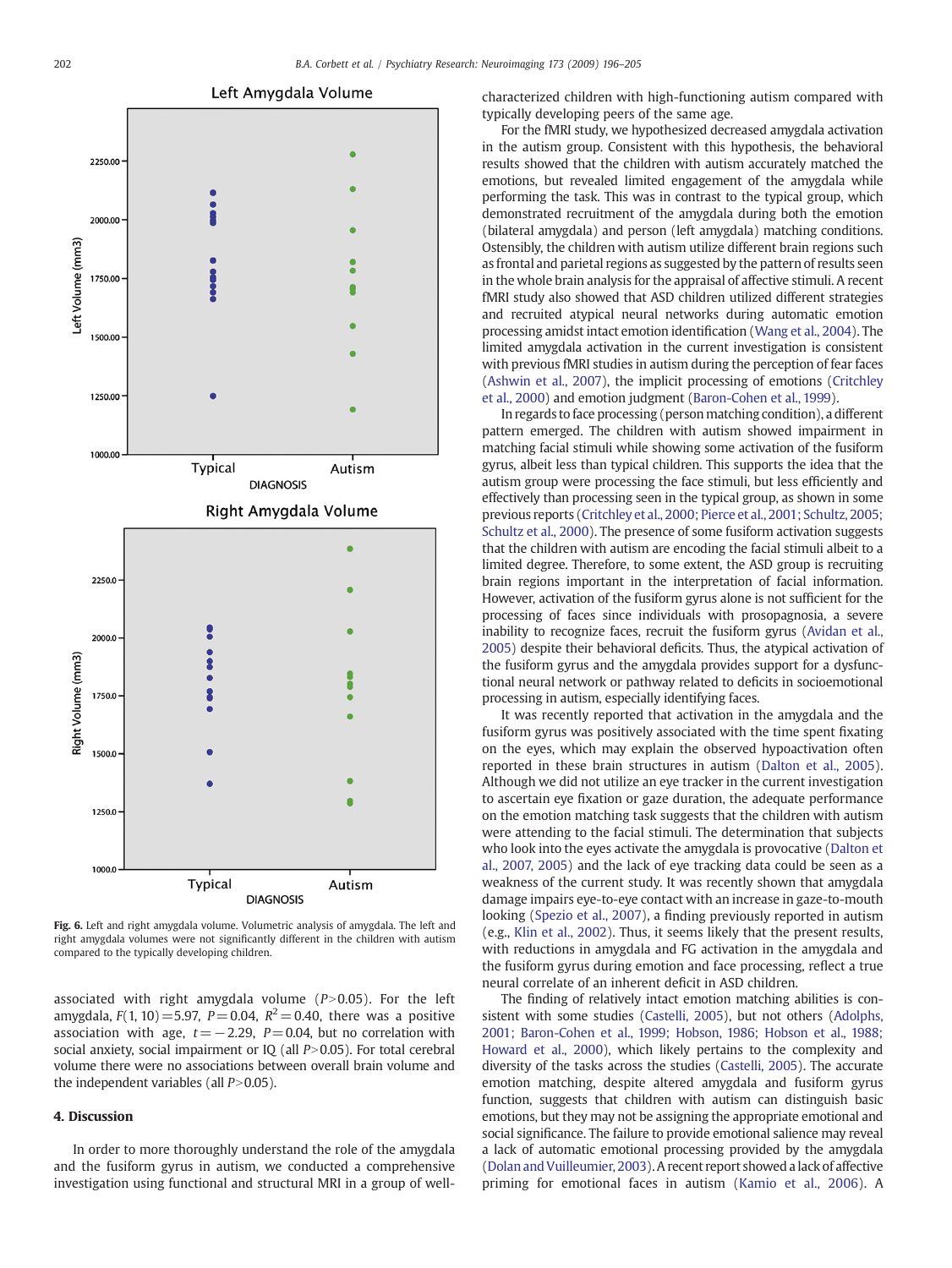<span id="page-7-0"></span>fundamental role of the amygdala is to rapidly provide the emotional salience of incoming sensory stimuli even preceding conscious awareness ([Halgren, 1992; Vuilleumier et al., 2003](#page-8-0)). Although children in our investigation were able to identify emotions at a conscious level, they showed reduced amygdala recruitment during the detection of socioemotional facial stimuli ([Kamio et al., 2006; Wang et al., 2004](#page-8-0)).

Alternatively, the diminished activation of the amygdala and fusiform gyrus observed in the children with autism across the fMRI contrasts may indicate limited functional connectivity between these interconnected brain regions. It has been shown that emotional faces increase effective connectivity between the amygdala and the fusiform gyrus through an enhanced, dynamic coupling resulting in increased brain activation and attentional resources ([Fairhall and](#page-8-0) [Ishai, 2006\)](#page-8-0). Based on dynamic causal modeling, the authors proposed that the FG provides the primary causal input into extended brain systems, which in turn process the subsequent emotional and social characteristics of face stimuli.

These aforementioned interpretations are not mutually exclusive. Based on the pattern of activation in the amygdala and the fusiform gyrus in the children with autism, we hypothesize a dysfunctional connection between these structures, resulting in a failure to provide the emotional salience and social relevance, respectively. [Schultz](#page-9-0) [\(2005\)](#page-9-0) convincingly argued that deficits in the amygdala-fusiform network point to a fundamental causal mechanism in the social perception deficits in autism. Recently, [Bachevalier and Loveland](#page-8-0) [\(2006\)](#page-8-0) presented a model compatible with our interpretation that dysfunction of the orbitofrontal–amygdala circuit results in deficits in social and emotional cognition in autism. Additionally, it has been noted that deficits in face processing in autism are part of a dysfunctional distributed network ([Hadjikhani et al., 2004](#page-8-0)), and thus extend beyond the dysfunction of any single brain region such as the amygdala (e.g., [Baron-Cohen et al., 2000](#page-8-0)) or the fusiform gyrus (e.g., [Schultz et al., 2000\)](#page-9-0).

The typically developing children showed relative deactivation of the fusiform gyrus on the emotion matching condition. Although unexpected, a similar finding has been reported in another study of individuals with typical development compared to those with ASD, and interpreted to reflect modulations in the activation of the fusiform gyrus based on the varying intensities of the emotion stimuli presented in the task [\(Ashwin et al., 2007](#page-8-0)). Our task contained variable emotion stimuli, which may similarly have dampened the recruitment of the fusiform gyrus and contributed to the deactivation findings in the typical group.

Regarding the volumetric analyses, we did not observe structural differences in the right or left amygdala or total cerebral volume across the groups. Additional within-group analyses revealed that amygdala volume appeared smaller as a function of younger age. We also observed an association between reported social anxiety and the right amygdala in that greater anxiety was related to smaller right amygdala volume. The results may seem counterintuitive, however, since larger amygdala volumes in children and adolescents with generalized anxiety disorder have been reported ([De Bellis et al., 2000](#page-8-0)); recently, smaller amygdala volumes have been shown in children with pediatric anxiety using voxel-based morphometry [\(Milham et al., 2005\)](#page-8-0). The association between anxiety symptom severity, the size of the amygdala and age may support a complex interplay between these covariates ([Juranek et al., 2006; Nacewicz et al., 2006; Schumann et al.,](#page-8-0) [2004](#page-8-0)). Still, notable variability in amygdala volumes was observed as found in other investigations of amygdala volumes in autism [\(Salmond et al., 2003\)](#page-9-0), highlighting the heterogeneity and complexity of the disorder.

Despite our careful recruitment of a homogeneous sample within a narrow age range and with strictly defined autism, significant variability of biological profiles remains and challenges the study of autism. Nevertheless, it has been shown in our studies and others that variability in and of itself remains one of the more consistent findings

in autism (e.g., [Corbett et al., 2006; Corbett et al., 2008](#page-8-0)). As such, examination of individual differences or subtypes may ultimately be a more meaningful exploration of brain and behavior relationships.

A potential limitation of the study is the significant discrepancy in IQ between the groups. We did not attempt to match on current IQ, since equating groups on inherent factors related to the diagnosis of autism may introduce systematic bias referred to as matching fallacy [\(Meehl, 1970\)](#page-8-0). Instead, we selected subjects based on an  $IQ > 80$ . Even though the mean IQ for the autism group was solidly in the average range, the mean of the control group was very high. It is possible that the IQ difference may contribute to differences in other cognitive processes beyond face and emotion perception. Another limitation of the fMRI portion of the study is the short duration of the scan which resulted in fewer time points and reduced power. Although this allowed the majority of our subjects to complete the scan, there is the possibility that some of our findings are the result of chance.

In summary, to the best of our knowledge, we conducted one of the first investigations employing both functional and structural MRI in 8 to 12-year-old children with and without autism to evaluate socioemotional processing. Based on an explicit emotion and face matching fMRI paradigm, children with autism showed a lack of amygdala activation and reduced activation of the fusiform gyrus. We hypothesize that the amygdala fails to provide the socioemotional relevance and context to other brain regions, such as the fusiform gyrus, during basic and complex social situations that require higher-level cognitive interpretation. Further, whether the finding is attributed to an innate lack of social preference or entrainment to look in the eyes, we speculate that the limited engagement of the amygdala results in a dysfunctional connection or poor effective coupling between the amygdala and the fusiform gyrus in many children with autism. Despite the observed disruption in the amygdala and the fusiform gyrus, it is likely that the neuropathology extends well beyond these brain regions. Thus, it will be important for future studies to adopt a systems-based approach to better understand the complexity in regards to both the neural mechanisms and symptoms of autism.

# Acknowledgements

This work was supported by a National Institute of Mental Health Career Development Award (5K08NMHO72958). Portions of these data have been presented at the Society for Neuroscience (November, 2006), International Neuropsychological Society (February, 2007) and the International Meeting for Autism Research (May, 2007). The authors thank David G. Amaral, Ph.D., for his participation in the preliminary pilot work that led to this project. Further, we appreciate the assistance of Cyndi Schumann, Ph.D., and Aaron Lee pertaining to the volumetric analysis, Niles Ryan for his assistance with figure reproduction, and Kami Kodewyn for her assistance in creating the visual stimuli. The authors are indebted to John Ryan, Scott Martin and Michael Buonocore, Ph.D., for their ever-present technical assistance.Most importantly, we express our sincere gratitude to the children and families that participated in our research.

Disclosure: Cameron Carter, M.D., has been a consultant to Pfizer, Roche and Lilly.

# References

- Abell, F., Krams, M., Ashburner, J., Passingham, R., Friston, K., Frackowiak, R., Happe, F., Frith, C., Frith, U., 1999. The neuroanatomy of autism: a voxel-based whole brain analysis of structural scans. Neuroreport 10 (8), 1647–1651.
- Adolphs, R., 2001. The neurobiology of social cognition. Current Opinion in Neurobiology 11, 231–239.
- Adolphs, R., Tranel, D., 1999. Intact recognition of emotional prosody following amygdala damage. Neuropsychologia 37 (11), 1285–1292.
- Adolphs, R., Sears, L., Piven, J., 2001. Abnormal processing of social information from faces in autism. Journal of Cognitive Neuroscience 13 (2), 232–240.
- Adolphs, R., Baron-Cohen, S., Tranel, D., 2002. Impaired recognition of social emotions following amygdala damage. Journal of Cognitive Neuroscience 14 (8), 1264–1274.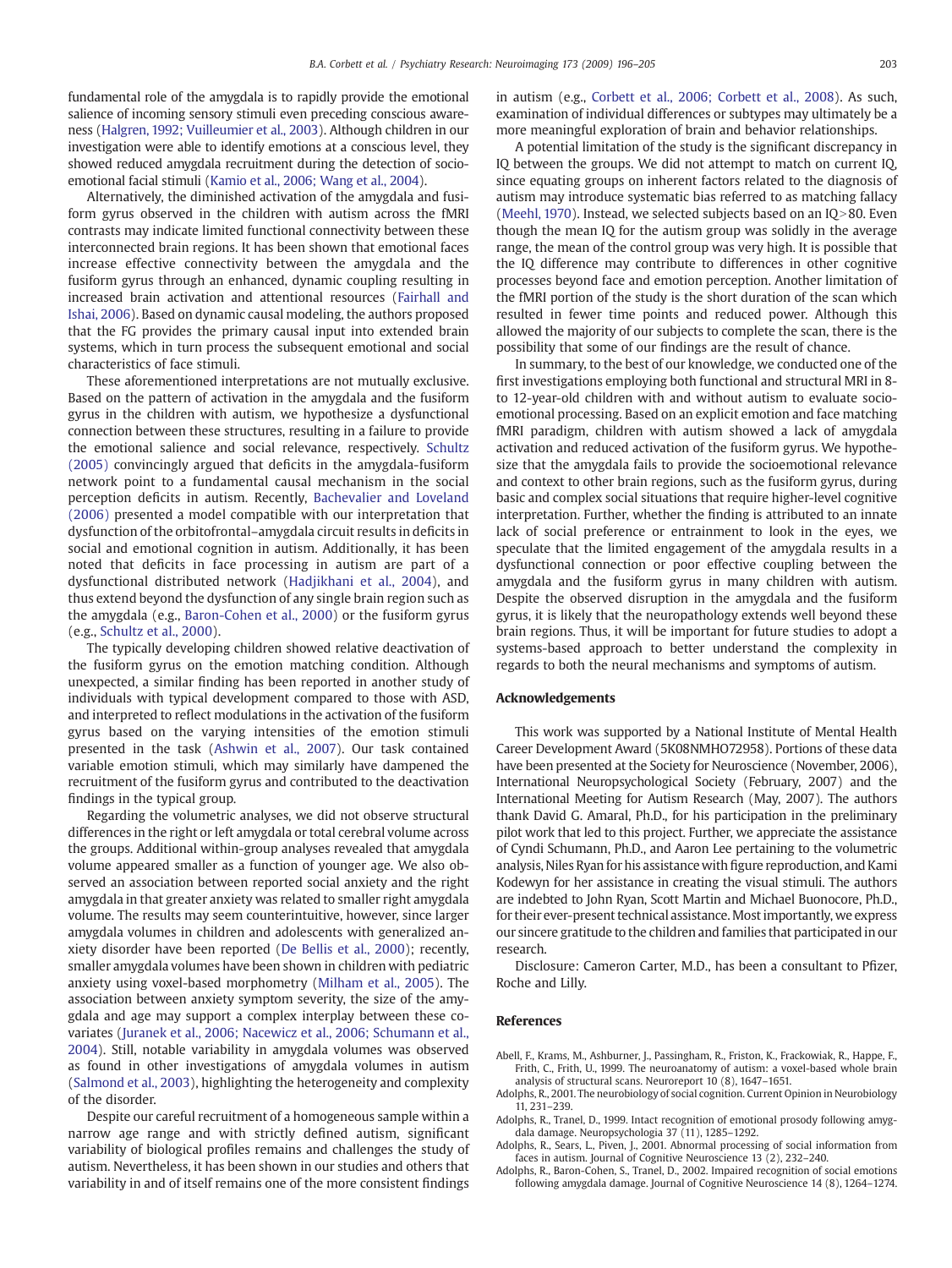<span id="page-8-0"></span>Adrien, J.L., Faure, M., Perrot, A., Hameury, L., Garreau, B., Barthelemy, C., Sauvage, D., 1991. Autism and family home movies: preliminary findings. Journal of Autism and Developmental Disorders 21 (1), 43–49.

Aggleton, J.P., 2000. The Amygdala, Second ed. Oxford University Press, Oxford.

- Aggleton, J.P., Kentridge, R.W., Sembi, S., 1992. Lesions of the fornix but not the amygdala impair the acquisition of concurrent discriminations by rats. Behavioral Brain Research 48 (2), 103–112.
- Allison, T., Ginter, H., McCarthy, G., Nobre, A., Puce, A., Luby, M., Spencer, D.D., 1994. Face recognition in human extrastriate cortex. Journal of Neurophysiology 71, 821–825. Amaral, D.G., Corbett, B.A., 2003. The amygdala, autism and anxiety. Novartis Foundation
- Symposium, 251, pp. 177–187. discussion 187–197, 281–197. American Psychiatric Association, 1994. Diagnostic and Statistical Manual of Mental
- Disorders, 4th ed. ed. APA, Washington, DC. Ashwin, C., Wheelwright, S., Baron-Cohen, S., 2006. Finding a face in the crowd: testing the
- anger superiority effect in Asperger Syndrome. Brain and Cognition 61 (1), 78–95.
- Ashwin, C., Baron-Cohen, S., Wheelwright, S., O'Riordan, M., Bullmore, E.T., 2007. Differential activation of the amygdala and the 'social brain' during fearful faceprocessing in Asperger Syndrome. Neuropsychologia 45 (1), 2–14.
- Avidan, G., Hasson, U., Malach, R., Behrmann, M., 2005. Detailed exploration of facerelated processing in congenital prosopagnosia: 2. Functional neuroimaging findings. Journal of Cognitive Neuroscience 17 (7), 1150–1167.
- Aylward, E.H., Minshew, N.J., Goldstein, G., Honeycutt, N.A., Augustine, A.M., Yates, K.O., Barta, P.E., Pearlson, G.D., 1999. MRI volumes of amygdala and hippocampus in nonmentally retarded autistic adolescents and adults. Neurology 53 (9), 2145–2150.
- Bachevalier, J., Loveland, K.A., 2006. The orbitofrontal–amygdala circuit and selfregulation of social-emotional behavior in autism. Neuroscience and Biobehavioral Reviews 30 (1), 97–117.
- Baron-Cohen, S., Ring, H.A., Wheelwright, S., Bullmore, E.T., Brammer, M.J., Simmons, A Williams, S.C., 1999. Social intelligence in the normal and autistic brain: an fMRI study. European Journal of Neuroscience 11 (6), 1891–1898.
- Baron-Cohen, S., Ring, H.A., Bullmore, E.T., Wheelwright, S., Ashwin, C., Williams, S.C., 2000. The amygdala theory of autism. Neuroscience and Biobehavioral Reviews 24 (3), 355–364.
- Bauman, M., Kemper, T.L., 1985. Histoanatomic observations of the brain in early infantile autism. Neurology 35 (6), 866–874.
- Benjamini, Y., Hochberg, Y., 1995. Controlling the false discovery rate: A practical and powerful approach to multiple testing. Journal of the Royal Statistical Society, Series B 57, 289–300.
- Brett, M., Kiebel, S., Penny, W., 2003. Introduction to random field theory, Human Brain Function, 2nd edition. Elsevier Academic Press, San Diego.
- Brothers, L., 1990. The social brain: a project for integrating primate behaviour and neurophysiology in a new domain. Concepts in Neuroscience 1, 27–51.
- Castelli, F., 2005. Understanding emotions from standardized facial expressions in autism and normal development. Autism 9 (4), 428–449.
- Celani, G., Battacchi, M.W., Arcidiacono, L., 1999. The understanding of the emotional meaning of facial expressions in people with autism. Journal of Autism and Developmental Disorders 29 (1), 57–66.
- Corbett, B.A., Mendoza, S., Abdullah, M., Wegelin, J.A., Levine, S., 2006. Cortisol circadian rhythms and response to stress in children with autism. Psychoneuroendocrinology 31 (1), 59–68.
- Corbett, B.A., Mendoza, S., Wegelin, J.A., Carmean, V., Levine, S., 2008. Variable cortisol circadian rhythms in children with autism and anticipatory stress. Journal of Psychiatry and Neuroscience 33 (3), 227–234.
- Courchesne, E., 1997. Brainstem, cerebellar and limbic neuroanatomical abnormalities in autism. Current Opinion in Neurobiology 7 (2), 269–278.
- Critchley, H.D., Daly, E.M., Bullmore, E.T.,Williams, S.C., Van Amelsvoort, T., Robertson, D.M., Rowe, A., Phillips, M., McAlonan, G., Howlin, P., Murphy, D.G., 2000. The functional neuroanatomy of social behaviour: changes in cerebral blood flow when people with autistic disorder process facial expressions. Brain 123 (Pt 11), 2203–2212.
- Dalton, K.M., Nacewicz, B.M., Johnstone, T., Schaefer, H.S., Gernsbacher, M.A., Goldsmith, H.H., Alexander, A.L., Davidson, R.J., 2005. Gaze fixation and the neural circuitry of face processing in autism. Nature Neuroscience 8 (4), 519–526.
- Dalton, K.M., Nacewicz, B.M., Alexander, A.L., Davidson, R.J., 2007. Gaze-fixation, brain activation, and amygdala volume in unaffected siblings of individuals with autism. Biological Psychiatry 61 (4), 512–520.
- Davies, S., Bishop, D., Manstead, A.S., Tantam, D., 1994. Face perception in children with autism and Asperger's syndrome. Journal of Child Psychology and Psychiatry and Allied Disciplines 35 (6), 1033–1057.
- Davis, M., 1992. The role of the amygdala in fear-potentiated startle: implications for animal models of anxiety. Trends in Pharmacological Sciences 13 (1), 35–41.
- De Bellis, M.D., Casey, B.J., Dahl, R.E., Birmaher, B., Williamson, D.E., Thomas, K.M., Axelson, D.A., Frustaci, K., Boring, A.M., Hall, J., Ryan, N.D., 2000. A pilot study of amygdala volumes in pediatric generalized anxiety disorder. Biological Psychiatry 48 (1), 51–57.
- Dolan, R.J., Vuilleumier, P., 2003. Amygdala automaticity in emotional processing. Annals of the New York Academy of Sciences 985, 348–355.
- Fairhall, S.L., Ishai, A., 2006. Effective connectivity within the distributed cortical network for face perception. Cerebral Cortex.
- Gauthier, I., Skudlarski, P., Gore, J.C., Anderson, A.W., 2000. Expertise for cars and birds recruits brain areas involved in face recognition. Nature Neuroscience 3 (2), 191–197.
- Genovese, C.R., Lazar, N.A., Nichols, T., 2002. Thresholding of statistical maps in functional neuroimaging using the false discovery rate. Neuroimage 15 (4), 870–878.
- Green, L., Fein, D., Joy, S., Waterhouse, L., 1995. Cognitive functioning in autism: an overview. In: Schopler, E.M., G. (Eds.), Learning and Cognition in Autism. Plenum Press, New York, pp. 13–31.
- Hadjikhani, N., Joseph, R.M., Snyder, J., Chabris, C.F., Clark, J., Steele, S., McGrath, L., Vangel, M., Aharon, I., Feczko, E., Harris, G.J., Tager-Flusberg, H., 2004. Activation of the fusiform gyrus when individuals with autism spectrum disorder view faces. Neuroimage 22 (3), 1141–1150.
- Halgren, E., 1992. Emotional neurophysiology of the amygdala within the context of human cognition. In: Aggleton, J.P. (Ed.), The Amygdala: Neurobiological aspects of emotion, memory and mental dysfunction. Wiley-Liss, New York, pp. 191–228.
- Hauck, M., Fein, D., Maltby, N., Waterhouse, L., Feinstein, C., 1998. Memory for faces in children with autism. Neuropsychology 4, 187–198.
- Haxby, J.V., Horwitz, B., Ungerleider, L.G., Maisog, J.M., Pietrini, P., Grady, C.L., 1994. The functional organization of human extrastriate cortex: a PET-rCBF study of selective attention to faces and locations. Journal of Neuroscience 14 (11 Pt 1), 6336–6353.
- Hobson, R.P., 1986. The autistic child's appraisal of expressions of emotion: a further study. Journal of Child Psychology and Psychiatry and Allied Disciplines 27 (5), 671–680.
- Hobson, R.P., Ouston, J., Lee, A., 1988. Emotion recognition in autism: coordinating faces and voices. Psychological Medicine 18 (4), 911–923.
- Howard, M.A., Cowell, P.E., Boucher, J., Broks, P., Mayes, A., Farrant, A., Roberts, N., 2000. Convergent neuroanatomical and behavioural evidence of an amygdala hypothesis of autism. Neuroreport 11 (13), 2931–2935.
- Juranek, J., Filipek, P.A., Berenji, G.R., Modahl, C., Osann, K., Spence, M.A., 2006. Association between amygdala volume and anxiety level: magnetic resonance imaging (MRI) study in autistic children. Journal of Child Neurology 21 (12), 1051–1058.
- Kamio, Y., Wolf, J., Fein, D., 2006. Automatic processing of emotional faces in highfunctioning pervasive developmental disorders: An affective priming study. Journal of Autism and Developmental Disorders 36 (2), 155–167.
- Kanwisher, N., McDermott, J., Chun, M.M., 1997. The fusiform face area: a module in human extrastriate cortex specialized for face perception. Journal of Neuroscience 17 (11), 4302–4311.
- Kanwisher, N., Stanley, D., Harris, A., 1999. The fusiform face area is selective for faces not animals. Neuroreport 10 (1), 183–187.
- Kemper, T.L., Bauman, M., 1998. Neuropathology of infantile autism. Journal of Neuropathology and Experimental Neurology 57 (7), 645–652.
- Klin, A., Jones, W., Schultz, R.T., Volkmar, F., Cohen, D., 2002. Visual fixation patterns during viewing of naturalistic social situations as predictors of social competence in individuals with autism. Archives of General Psychiatry 59, 809–816.
- LeDoux, J.E.,1994. Emotion, memory and the brain. Scientific American, vol. 270, pp. 50–57. LeDoux, J.E., 1996. The emotional brain: the mysterious underpinnings of emotional life. Simon & Schuster, New York.
- Lord, C., Rutter, M., Le Couteur, A., 1994. Autism Diagnostic Interview-Revised: a revised version of a diagnostic interview for caregivers of individuals with possible pervasive developmental disorders, vol. 24.
- Lord, C., Rutter, M., DiLavore, P., Risi, S., 1999. Autism Diagnostic Observation Schedule-WPS. Western Psychological Services, Los Angeles, CA.
- Macdonald, H., Rutter, M., Howlin, P., Rios, P., Le Conteur, A., Evered, C., Folstein, S., 1989. Recognition and expression of emotional cues by autistic and normal adults. Journal of Child Psychology and Psychiatry and Allied Disciplines 30 (6), 865–877.
- Maldjian, J.A., Laurienti, P.J., Kraft, R.A., Burdette, J.H., 2003. An automated method for neuroanatomic and cytoarchitectonic atlas-based interrogation of fMRI data sets. Neuroimage 19 (3), 1233–1239.
- March, J.S., Parker, J.D., Sullivan, K., Stallings, P., Conners, C.K., 1997. The Multidimensional Anxiety Scale for Children (MASC): factor structure, reliability, and validity. Journal of the American Academy of Child and Adolescent Psychiatry 36 (4), 554–565.
- McCarthy, G., Puce, A., Gore, J.C., Allison, T., 1997. Face-specific processing in the human fusiform gyrus. Journal of Cognitive Neuroscience 9, 605–610.
- McGaugh, J.L., Cahill, L., Roozendaal, B., 1996. Involvement of the amygdala in memory storage: interaction with other brain systems. Proceedings of the National Academy of Sciences of the United States of America 93 (24), 13508–13514.
- Meehl, P.E., 1970. Nuisance variables and the ex post facto design. In: Radner, M.W., S. (Eds.), Minnesota Studies in the Philosophy of Science. University of Minnesota Press, Minneapolis, MN.
- Milham, M.P., Nugent, A.C., Drevets, W.C., Dickstein, D.P., Leibenluft, E., Ernst, M., Charney, D., Pine, D.S., 2005. Selective reduction in amygdala volume in pediatric anxiety disorders: a voxel-based morphometry investigation. Biological Psychiatry 57 (9), 961–966.
- Moses, S.N., Sutherland, R.J., McDonald, R.J., 2002. Differential involvement of amygdala and hippocampus in responding to novel objects and contexts. Brain Research Bulletin 58 (5), 517–527.
- Munson, J., Dawson, G., Abbott, R., Faja, S., Webb, S.J., Friedman, S.D., Shaw, D., Artru, A., Dager, S.R., 2006. Amygdalar volume and behavioral development in autism. Archives of General Psychiatry 63 (6), 686–693.
- Muris, P., Steerneman, P., Merckelbach, H., Holdrinet, I., Meesters, C., 1998. Comorbid anxiety symptoms in children with pervasive developmental disorders. Journal of Anxiety Disorders 12 (4), 387–393.
- Nacewicz, B.M., Dalton, K.M., Johnstone, T., Long, M.T., McAuliff, E.M., Oakes, T.R., Alexander, A.L., Davidson, R.J., 2006. Amygdala volume and nonverbal social impairment in adolescent and adult males with autism. Archives of General Psychiatry 63 (12), 1417–1428.
- Pierce, K., Courchesne, E., 2000. Exploring the neurofunctional organization of face processing in autism. Archives of General Psychiatry 57 (4), 344–346.
- Pierce, K., Muller, R.A., Ambrose, J., Allen, G., Courchesne, E., 2001. Face processing occurs outside the fusiform 'face area' in autism: evidence from functional MRI. Brain 124 (Pt 10), 2059–2073.
- Pierce, K., Haist, F., Sedaghat, F., Courchesne, E., 2004. The brain response to personally familiar faces in autism: findings of fusiform activity and beyond. Brain 127 (Pt 12), 2703–2716.